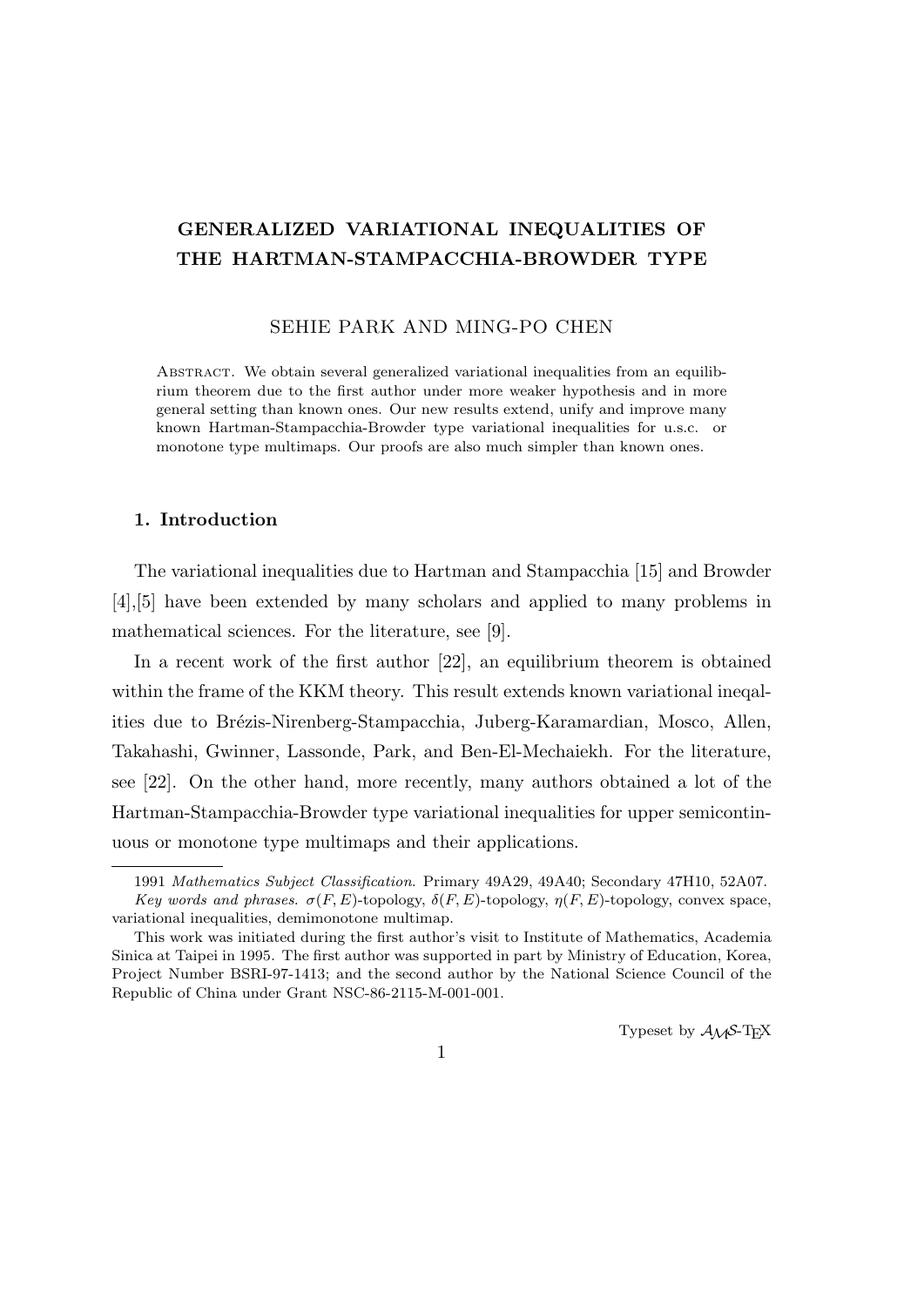In the present paper, first of all, we deduce three generalized variational inequality theorems from the first author's equilibrium theorem, under weaker hypotheses and in more general setting than known ones. Our new results extend, unify and improve the Hartman-Stampacchia-Browder type variational inequalities due to Hartman-Stampacchia [15], Lions-Stampacchia [18], Stampacchia [29], Mosco [19], Browder [4],[5], Allen [1], Shih-Tan [26], Park [20],[21], Ding-Tan [12], Yao-Guo [33], Chang-Zhang [7],[8], and Park-Kum [24].

In the second part, by adopting a generalized concept of monotonicity, we give simplified and generalized versions of the monotone type variational inequalities with much simpler proofs. These new results generalize works of Tarafdar-Yuan [31], Chang *et al*. [6], Ding-Tan [12], Tan-Yuan [30], and others.

# **2. Preliminaries**

An extended real-valued function  $g: X \to \overline{\mathbf{R}}$  defined on a topological space X is *lower* [resp. *upper*] *semicontinuous* (l.s.c.) [resp. u.s.c.] if  $\{x \in X : gx > r\}$ [resp.  $\{x \in X : gx < r\}$ ] is open for each  $r \in \overline{\mathbf{R}}$ .

For topological spaces *X* and *Y*, a multimap  $T : X \to Y$  is a function from *X* into the set 2*<sup>Y</sup>* of nonempty subsets of *Y* . We say that *T* is *lower semicontinuous* (l.s.c.) at  $x_0 \in X$  [B] if for each open set *G* with  $Tx_0 \cap G \neq \emptyset$ , there exists a neighborhood *U* of  $x_0$  such that  $x \in U$  implies  $Tx \cap G \neq \emptyset$ ; and *upper semicontinuous* (u.s.c.) at  $x_0 \in X$  [B] if for each open set *G* with  $Tx_0 \subset G$ , there exists a neighborhood *U* of  $x_0$  such that  $x \in U$  implies  $Tx \subset G$ . We say that *T* is l.s.c. [u.s.c.] if it is l.s.c. [u.s.c.] at each point of *X*.

For a convex subset *X* of a topological vector space (simply, t.v.s.)  $E$ , let  $k(X)$ denote the set of all nonempty compact subsets of  $X$ , and  $kc(X)$  all nonempty compact convex subsets.

The following is well-known. See Berge [3].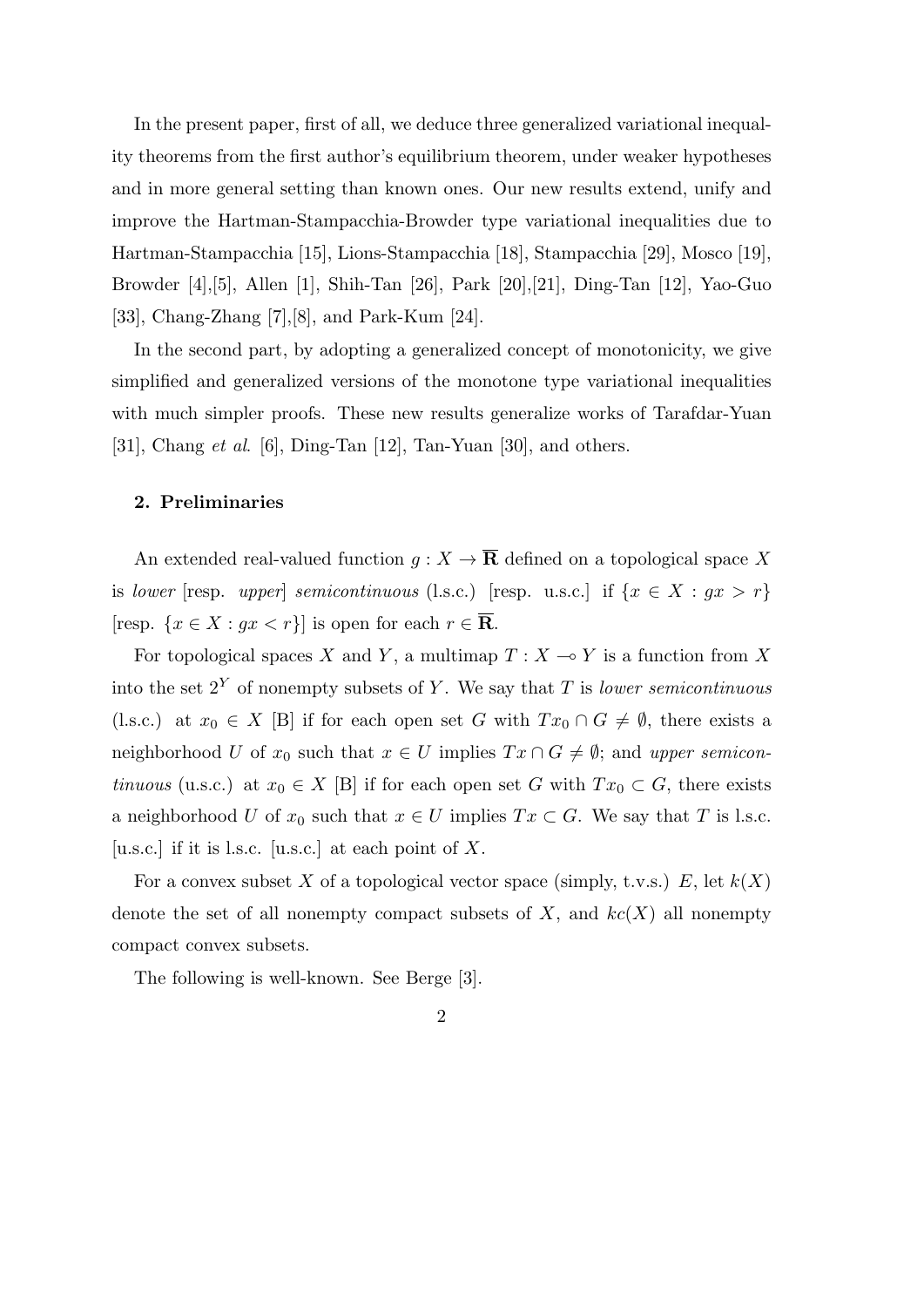**Lemma 1.** Let *X* and *Y* be topological spaces,  $g: X \times Y \to \mathbf{R}$  *l.s.c., and T*:  $X \to k(Y)$  *u.s.c.* Then the function  $U : X \to [-\infty, \infty)$  defined by

$$
U(x) = \inf_{y \in Tx} g(x, y)
$$

*is l.s.c.*

Let **K** denote either the real or complex field.

From Lemma 1 we have the following immediately:

**Lemma 2.** *Let E be a t.v.s. over* **K***, X a nonempty subset of E, F a topological space,*  $T: X \to k(F)$  *u.s.c.,* and  $\langle , \rangle: F \times E \to \mathbf{K}$  *a function such that, for each*  $y \in E$ *,*  $(z, x) \mapsto \text{Re}\langle z, x - y \rangle$  *is l.s.c. on*  $F \times X$ *. Then for each*  $y \in E$ *, the function*  $U: X \to [-\infty, \infty)$  *defined by* 

$$
U(x) = \inf_{z \in Tx} \text{Re}\langle z, x - y \rangle
$$

*is l.s.c. on X.*

**Remark.** Lemma 2 contains Shih and Tan [28, Lemma 2], Ding and Tan [12, Lemma 1], Kim and Tan [16, Lemmas 2 and 4], and Chang and Zhang [8, Lemma 3] as particular cases.

Let *E* and *F* be vector spaces over **K** and  $\langle , \rangle : F \times E \to \mathbf{K}$  a bilinear functional. For each  $x \in E$ , each nonempty subset *A* of *E*, and each  $\varepsilon > 0$ , let

$$
W(x,\varepsilon) = \{ z \in F : |\langle z, x \rangle| < \varepsilon \},
$$
\n
$$
U(A,\varepsilon) = \{ z \in F : \sup_{x \in A} |\langle z, x \rangle| < \varepsilon \}.
$$

Let  $\sigma(F, E)$  denote the topology on *F* generated by the family  $\{W(x, \varepsilon) : x \in E\}$  $E, \varepsilon > 0$ } as a subbase for the neighborhood system at 0. Similarly, we can define

3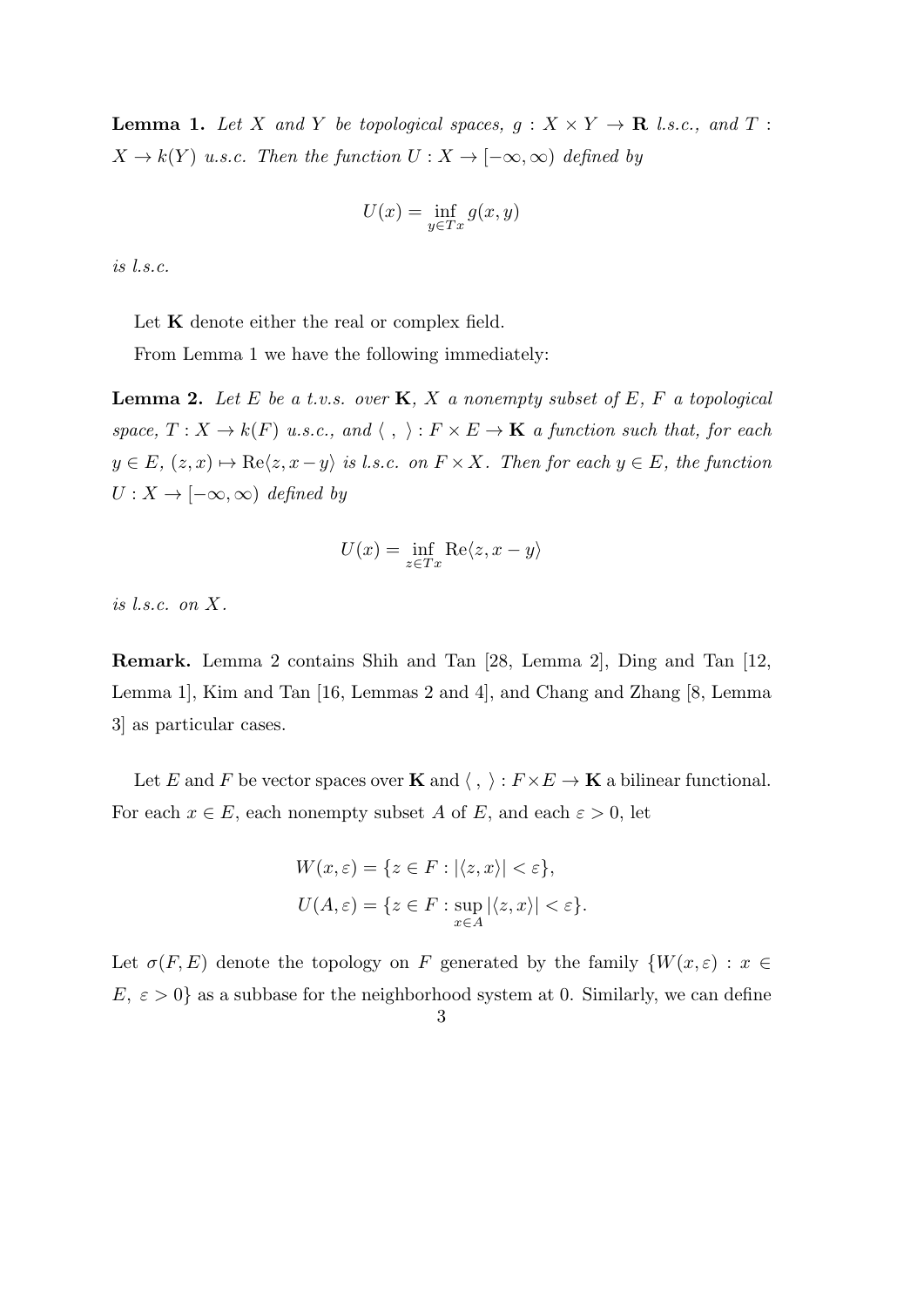the topology  $\sigma(E, F)$  on *E*. If *E* is a t.v.s., let  $\delta(F, E)$  denote the topology on *F* generated by the family

$$
\{U(B, \varepsilon) : B \text{ is a nonempty compact subset of } E \text{ and } \varepsilon > 0\}
$$

as a base for the neighborhood system at 0. If *E* is a t.v.s., let *η*(*F, E*) denote the topology on *F* generated by the family

$$
\{U(B, \varepsilon) : B \text{ is a nonempty bounded subset of } E \text{ and } \varepsilon > 0\}
$$

as a base for the neighborhood system at 0.

If *F* possesses the topology  $\sigma(F, E)$  or  $\delta(F, E)$ , then *F* becomes a locally convex t.v.s., not necessarily Hausdorff. If *F* possesses the topology  $\eta(F, E)$ , *F* becomes a t.v.s.

**Lemma 3.** *Let E be a t.v.s. over* **K***, F a vector space over* **K***, C a nonempty subset of E*, and  $\langle , \rangle : F \times E \to \mathbf{K}$  *a bilinear functional. Suppose that for each*  $z \in F$ ,  $y \mapsto \langle z, y \rangle$  *is continuous on C and that one of the following holds:* 

- (A) *F has σ*(*F, E*)*-topology*
- (B) *C* is compact and *F* has  $\delta(F, E)$ -topology.
- (C) *C* is bounded and *F* has  $\eta(F, E)$ -topology.

*If*  $T: C \to k(F)$  *is u.s.c., then for each*  $y \in E$  *the function* 

$$
x \mapsto \inf_{z \in Tx} \text{Re}\langle z, x - y \rangle
$$

*is l.s.c. on C.*

*Proof.* (A) For each  $y \in E$ ,  $(z, x) \mapsto \text{Re}\langle z, x-y \rangle$  is continuous on  $F \times C$ . Therefore, by Lemma 2, we have the conclusion.

(B), (C) As in the proof of Kum [17, Lemma B], the pairing  $\langle , \rangle : F \times C \to \mathbf{K}$ is continuous. Therefore, by Lemma 2, we have the conclusion.

$$
4\phantom{.0}
$$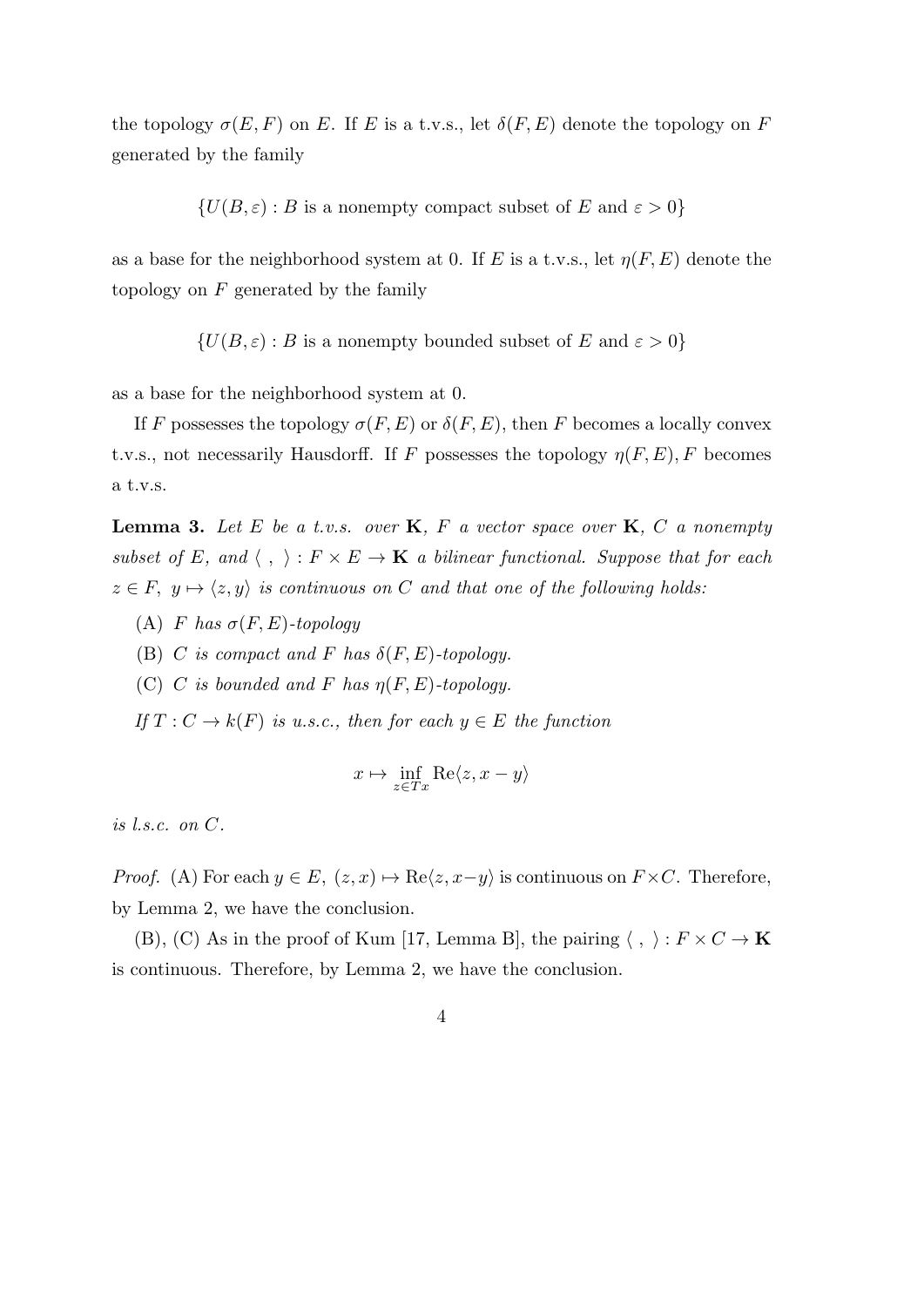**Remark.** If  $F = E^*$ , the topological dual of E, then  $y \mapsto \langle z, y \rangle$  is continuous automatically.

**Particular Forms**. 1. Browder [4, Lemma 1]: *E* is locally convex, *C* is compact,  $F = E^*, \langle , \rangle$  is the pairing between  $E^*$  and  $E$ , and  $T$  is single-valued.

2. Shih and Tan [26, Lemma 1]: Lemma 3(C) for a locally convex t.v.s. *E*,  $F = E^*$ , and a single-valued continuous map *T*.

3. Kim and Tan [16, Lemma 2]: Lemma 3(C) with  $F = E^*$ .

4. Chang and Zhang [8, Lemma 3] and Zhang [34, Theorem 1] obtained Lemma 3(C) with a proof more lengthy than ours.

The following is well-known:

**Lemma 4.** (Ky Fan [14]) *Let X be a compact Hausdorff space and Y a set. Let f be a real-valued function on*  $X \times Y$  *such that for every*  $y \in Y$ ,  $f(x, y)$  *is l.s.c. on X. If f is convex on X and concave on Y , then*

$$
\min_{x \in X} \sup_{y \in Y} f(x, y) = \sup_{y \in Y} \min_{x \in X} f(x, y).
$$

For the terminology in Lemma 4, see [14].

A *convex space X* is a nonempty convex set (in a vector space) equipped with any topology that induces the Euclidean topology on the convex hulls of its finite subsets.

A subset *B* of a topological space *X* is said to be *compactly closed* in *X* if for every compact set  $K \subset X$  the set  $B \cap K$  is closed in  $K$ .

Let  $\langle X \rangle$  denote the set of all nonempty finite subsets of  $X$ , and co and denote the convex hull and closure, resp.

The following equilibrium theorem is the basis of our arguments: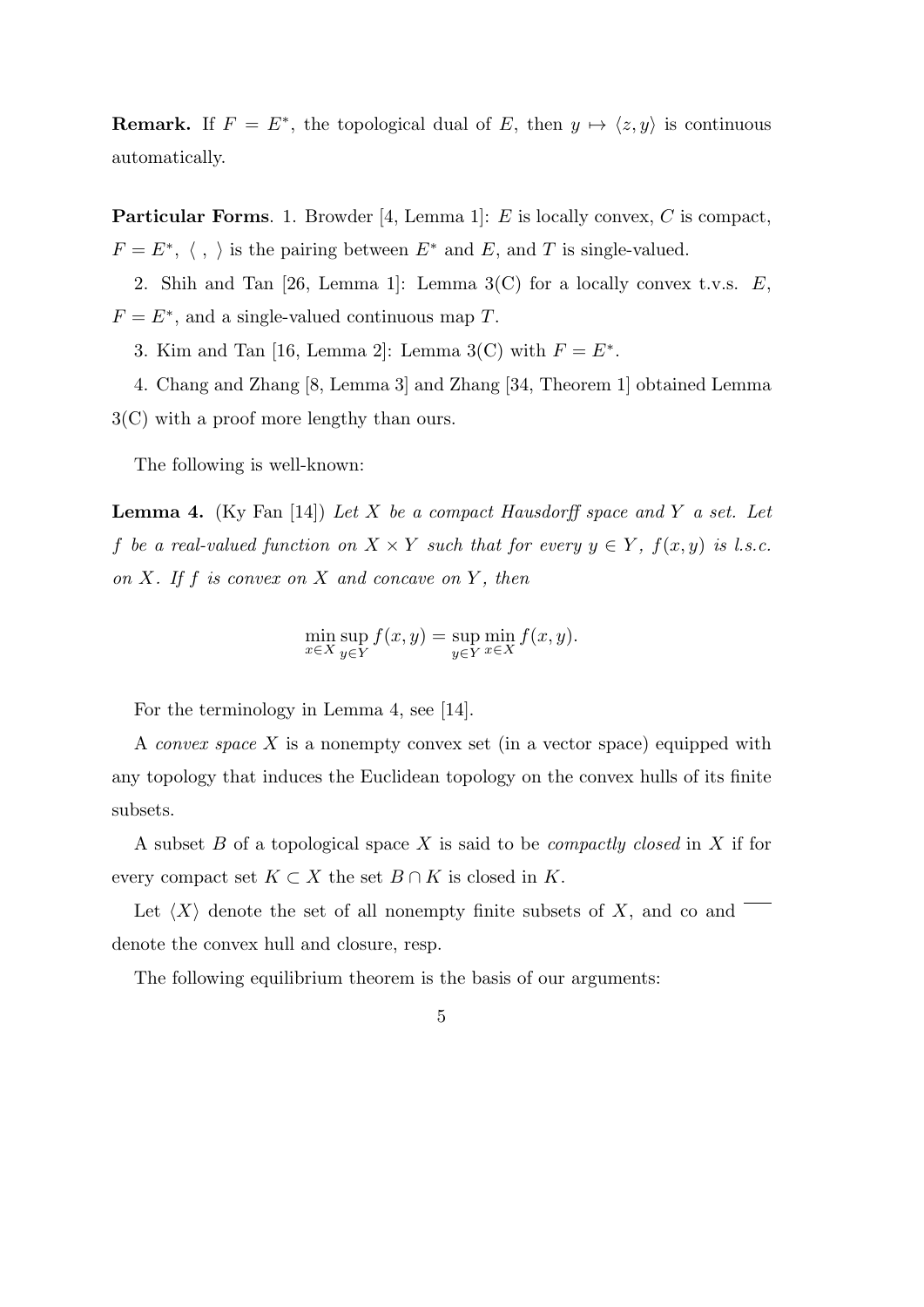**Theorem 0.** Let *X* be a convex space,  $f, g: X \times Y \to [-\infty, \infty]$ , *K* a nonempty *compact subset of X, and*  $\gamma \in [-\infty, \infty]$ *. Suppose that* 

- $f(x, x) \leq \gamma$  *for all*  $x \in X$ ;
- (0.2) *for each*  $y \in X$ ,  $\{x \in X : g(x, y) > \gamma\}$  *is compactly open;*
- (0.3) for each  $x \in X$ ,  $\{y \in X : f(x,y) > \gamma\} \supset \text{co}\{y \in X : g(x,y) > \gamma\}$ ; and
- (0.4) *for each*  $N \in \langle D \rangle$ *, there exists a compact convex subset*  $L_N$  *of*  $X$  *containing N such that for each*  $x \in L_N \backslash K$ ,  $g(x, y) > \gamma$  *for some*  $y \in L_N$ .

*Then there exists an*  $\overline{x} \in K$  *such that*  $g(\overline{x}, y) \leq \gamma$  *for all*  $y \in X$ *.* 

Note that Theorem 0 follows from [22, Theorem 9] and is slightly different from [22, Theorem 10]. A far-reaching generalization of Theorem 0 is given in [23, Theorem 6].

### **3. Variational inequalities for u.s.c. multimaps**

From Theorem 0, we deduce a number of known results on variational inequalities.

**Theorem 1.** Let  $X$  be a convex space,  $E$  a vector space over  $\bf{K}$  containing  $X$  as *a subset,*  $Z$  *a set,*  $T: X \rightarrow Z$  *a multimap, and*  $K$  *a nonempty compact subset of X. Suppose that*

- (1.1)  $\langle , \rangle : Z \times E \to \mathbf{K}$  *is a function such that, for each*  $z \in Z$ ,  $\langle z, \cdot \rangle$  *is linear on X;*
- $(1.2)$   $\alpha: X \times X \to \mathbf{R}$  *is a function such that, for each*  $x \in X$ ,  $\alpha(x, x) = 0$  *and*  $\alpha(x, \cdot)$  *is concave;*
- (1.3) *for each*  $y \in X$ *, the set*

$$
\{x \in X : \inf_{z \in Tx} \text{Re}\langle z, x - y \rangle + \alpha(x, y) > 0\}
$$

*is compactly open; and*

(1.4) *for each*  $N \in \langle X \rangle$ *, there exists an*  $L_N \in kc(X)$  *containing*  $N$  *such that*  $x \in L_N \backslash K$  *implies* 

$$
\inf_{z \in Tx} \text{Re}\langle z, x - y \rangle + \alpha(x, y) > 0 \quad \text{for some } y \in L_N.
$$

6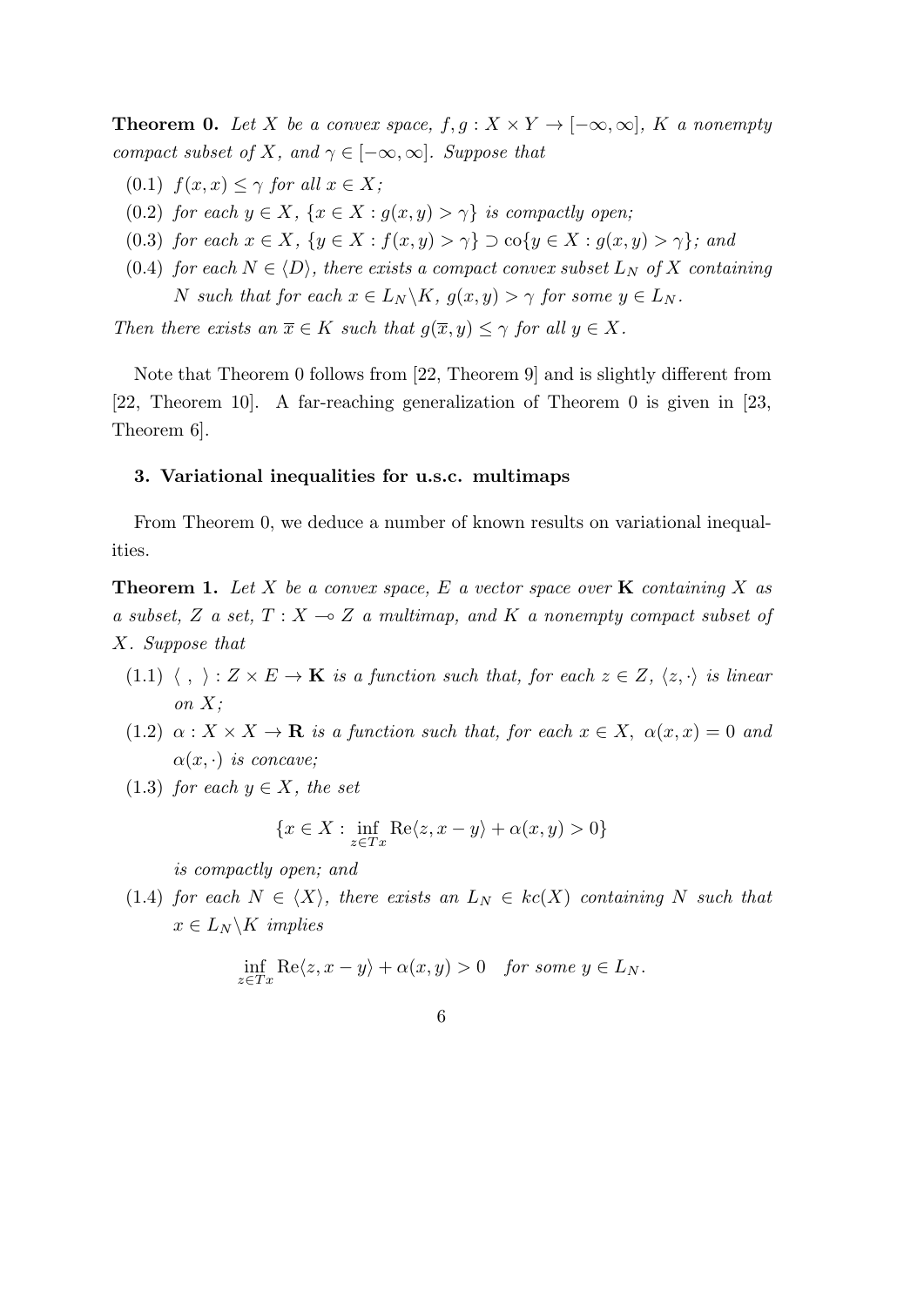*Then there exists an*  $\overline{x} \in K$  *such that* 

$$
\inf_{z \in T\overline{x}} \text{Re}\langle z, \overline{x} - y \rangle + \alpha(\overline{x}, y) \le 0 \quad \text{for all } y \in X.
$$

*Moreover, the set of all solutions*  $\overline{x}$  *is a compact subset of*  $K$ *.* 

*Proof.* Define  $p: X \times X \to [-\infty, \infty]$  by

$$
p(x, y) = \inf_{z \in Tx} \text{Re}\langle z, x - y \rangle + \alpha(x, y) \quad \text{for } (x, y) \in X \times X.
$$

We use Theorem 0 with  $p = f = g$  and  $\gamma = 0$ .

- (1)  $p(x, x) = 0$  for  $x \in X$  by (1.1) and (1.2).
- (2) For each  $y \in X$ ,  $\{x \in X : p(x, y) > 0\}$  is compactly open by (1.3).
- (3) For each  $x \in X$ ,

$$
\{y \in X : p(x, y) > 0\} = \{y \in X : \inf_{z \in Tx} \text{Re}\langle z, x - y \rangle + \alpha(x, y) > 0\}
$$

is convex since  $\langle z, \cdot \rangle$  is linear and  $\alpha(x, \cdot)$  is concave by (1.1) and (1.2).

$$
(4) (1.4) \Longrightarrow (0.4).
$$

Therefore, by Theorem 0, we have the first conclusion. Moreover, the set of all solutions  $\bar{x}$  is in the intersection  $\bigcap_{y \in X} \{x \in K : p(x, y) \leq 0\}$  of the compactly closed subsets of *K*, and hence compact. This completes our proof.

**Particular Forms.** 1. Allen [1, Corollary 1]: *E* is a t.v.s.,  $Z = E^*$ ,  $T : X \to E^*$ a function such that  $x \mapsto \langle Tx, x \rangle$  is l.s.c. on *X*, and  $\alpha(x, y) = f(x) - f(y)$ , where  $f: E \to (-\infty, \infty]$  is a l.s.c. convex function which is finite on *X*. Note that our coercivity condition is more general than Allen's.

2. Yao and Guo [33, Theorems 3.1 and 4.1]:  $E = Z = \mathbb{R}^n$  and  $\alpha = 0$ . Consequently, all of the existence results of variational problems in [33, Sections 3 and 4] are consequences of Theorem 1.

3. Park and Kum [23, Theorem 2]: *Z* is a vector space,  $\langle , \rangle : Z \times E \to \mathbf{R}$  is a bilinear functional, and  $\alpha = 0$ .

From Theorem 1 and Lemma 2, we obtain the following: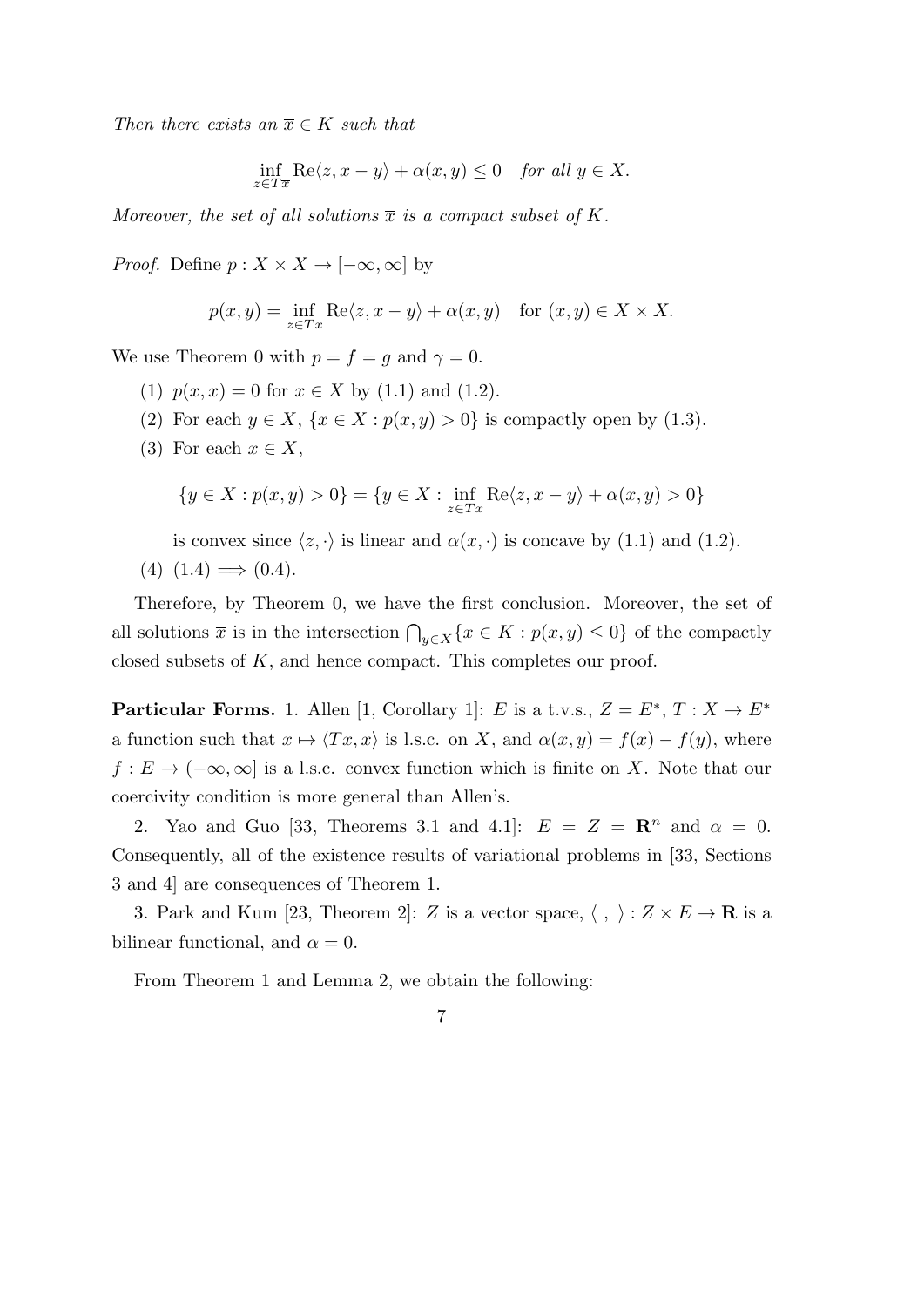**Theorem 2.** *Let X be a convex subset of a t.v.s. E over* **K***, F a t.v.s. over* **K***,*  $T: X \to k(F)$  *u.s.c., and K a nonempty compact subset of X. Suppose that* 

- (2.1)  $\langle , \rangle : F \times E \to \Phi$  *is a function such that, for each*  $z \in F$ *,*  $\langle z, \cdot \rangle$  *is linear on E;*
- $(2.2)$   $\alpha$  :  $X \times X \rightarrow \mathbf{R}$  *is a function such that, for each*  $x \in X$ ,  $\alpha(x, x) = 0$ ,  $\alpha(x, \cdot)$  *is concave, and*  $\alpha(\cdot, x)$  *is l.s.c. on compact subsets of* X;
- (2.3) *for each*  $y \in X$ ,  $(z, x) \mapsto \text{Re}\langle z, x y \rangle$  *is l.s.c. on*  $F \times X$ ; and
- (2.4) *for each*  $N \in \langle X \rangle$ *, there exists an*  $L_N \in kc(X)$  *containing*  $N$  *such that*  $x \in L_N \backslash K$  *implies*

$$
\inf_{z \in Tx} \text{Re}\langle z, x - y \rangle + \alpha(x, y) > 0 \quad \text{for some } y \in L_N.
$$

*Then there exists an*  $\overline{x} \in K$  *such that* 

$$
\inf_{z \in T\overline{x}} \text{Re}\langle z, \overline{x} - y \rangle + \alpha(\overline{x}, y) \le 0 \text{ for all } y \in X.
$$

*Moreover, the set of all solutions*  $\overline{x}$  *is a compact subset of*  $K$ *.* 

*Proof.* We use Theorem 1 with  $Z = F$ . Note that  $(2.1) \iff (1.1), (2.4) \iff (1.4),$ and  $(2.2) \implies (1.2)$ . Since  $T : X \to k(F)$  is u.s.c., by Lemma 2,  $(2.3)$  implies that, for each  $y \in X$ ,

$$
x \mapsto \inf_{z \in Tx} \text{Re}\langle z, x - y \rangle
$$

is l.s.c. on compact subsets of *X*; and hence

$$
x \mapsto \inf_{z \in Tx} \text{Re}\langle z, x - y \rangle + \alpha(x, y)
$$

is l.s.c. on compact subsets of *X*. Therefore, (1.3) is satisfied. Now the conclusion follows from Theorem 1.

**Particular Forms**. 1. Hartman and Stampacchia [15, Lemma 3.1]: *X* = *K* is a compact convex subset of  $E = F = \mathbb{R}^n$ ,  $\langle , \rangle$  is the scalar product in  $\mathbb{R}^n$ ,  $T$ :  $X \to \mathbf{R}^n$  a continuous map, and  $\alpha = 0$ .

2. Lions and Stampacchia [18], Stampacchia [29], and Mosco [19]:  $X = K$  is a compact convex subset of a real inner product space  $E, T = 1_X, a : E \times E \to \mathbf{R}$  a continuous bilinear form on *E*, and for a  $v' \in E^*$ , let  $\alpha(u, w) = \langle v', w - u \rangle$ . Then there exists a  $u \in K$  such that

$$
a(u, w - u) \le \langle v', u - w \rangle
$$
 for all  $w \in X$ .

3. Park [21, Corollary 2.1]: *T* is single-valued.

From Theorem 1 and Lemmas 3 and 4, we obtain the following:

8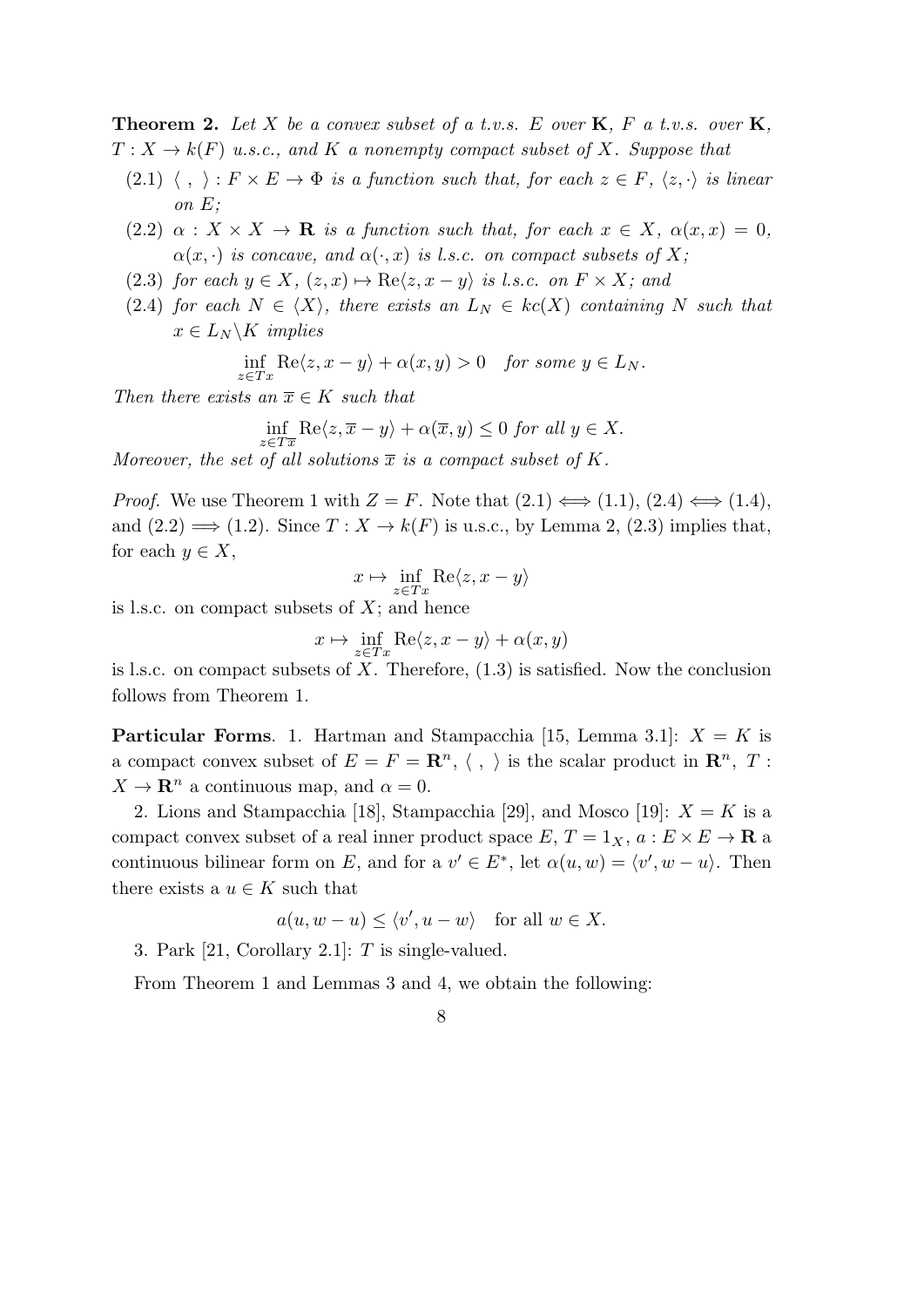**Theorem 3.** *Let X be a convex subset of a t.v.s. E over* **K***, K a nonempty compact subset of X, and F a vector space over* **K***. Suppose that*

- $(3.1) \langle , \rangle : F \times E \to \Phi$  *is a bilinear functional such that, for each*  $z \in F$ ,  $x \mapsto \langle z, x \rangle$  *is continuous on each compact subset of X;*
- (3.2)  $\alpha: X \times X \to \mathbf{R}$  *is a function as in* (2.2);
- (3.3) *F* has any one of topologies  $\sigma(F, E), \delta(F, E)$  and  $\eta(F, E)$ ; and  $T : X \rightarrow$ *k*(*F*) *is u.s.c. on compact subsets of X; and*
- (3.4) *for each*  $N \in \langle X \rangle$ *, there exists an*  $L_N \in kc(X)$  *containing*  $N$  *such that*  $x \in L_N \backslash K$  *implies*

$$
\inf_{z \in Tx} \text{Re}\langle z, x - y \rangle + \alpha(x, y) > 0 \quad \text{for some } y \in L_N.
$$

*Then there exists an*  $\overline{x} \in K$  *such that* 

$$
\inf_{z \in T\overline{x}} \text{Re}\langle z, \overline{x} - y \rangle + \alpha(\overline{x}, y) \le 0 \quad \text{for all } y \in X.
$$

*Moreover, the set of solutions*  $\overline{x}$  *is a compact subset of K. Further, if*  $T\overline{x}$  *is Hausdorff and convex, then there exists a*  $\overline{z} \in T\overline{x}$  *such that* 

$$
\operatorname{Re}\langle \overline{z}, \overline{x} - y \rangle + \alpha(\overline{x}, y) \le 0 \quad \text{for all } y \in X.
$$

*Proof.* We use Theorem 1 with  $F = Z$ . Then  $(3.1) \implies (1.1), (3.2) \implies (1.2),$  and  $(3.4) \iff (1.4)$ . It remains to show that  $(1.3)$  holds. For any compact subset C of *X*, by Lemma 3, (3.1) and (3.3) imply that, for each  $y \in X$ , the function

$$
x\mapsto \inf_{z\in Tx} {\rm Re} \langle z, x-y\rangle
$$

is l.s.c. on *C*. Since  $\alpha(\cdot, y)$  is l.s.c. on *C* by (3.2),

$$
x \mapsto \inf_{z \in Tx} \text{Re}\langle z, x - y \rangle + \alpha(x, y)
$$
9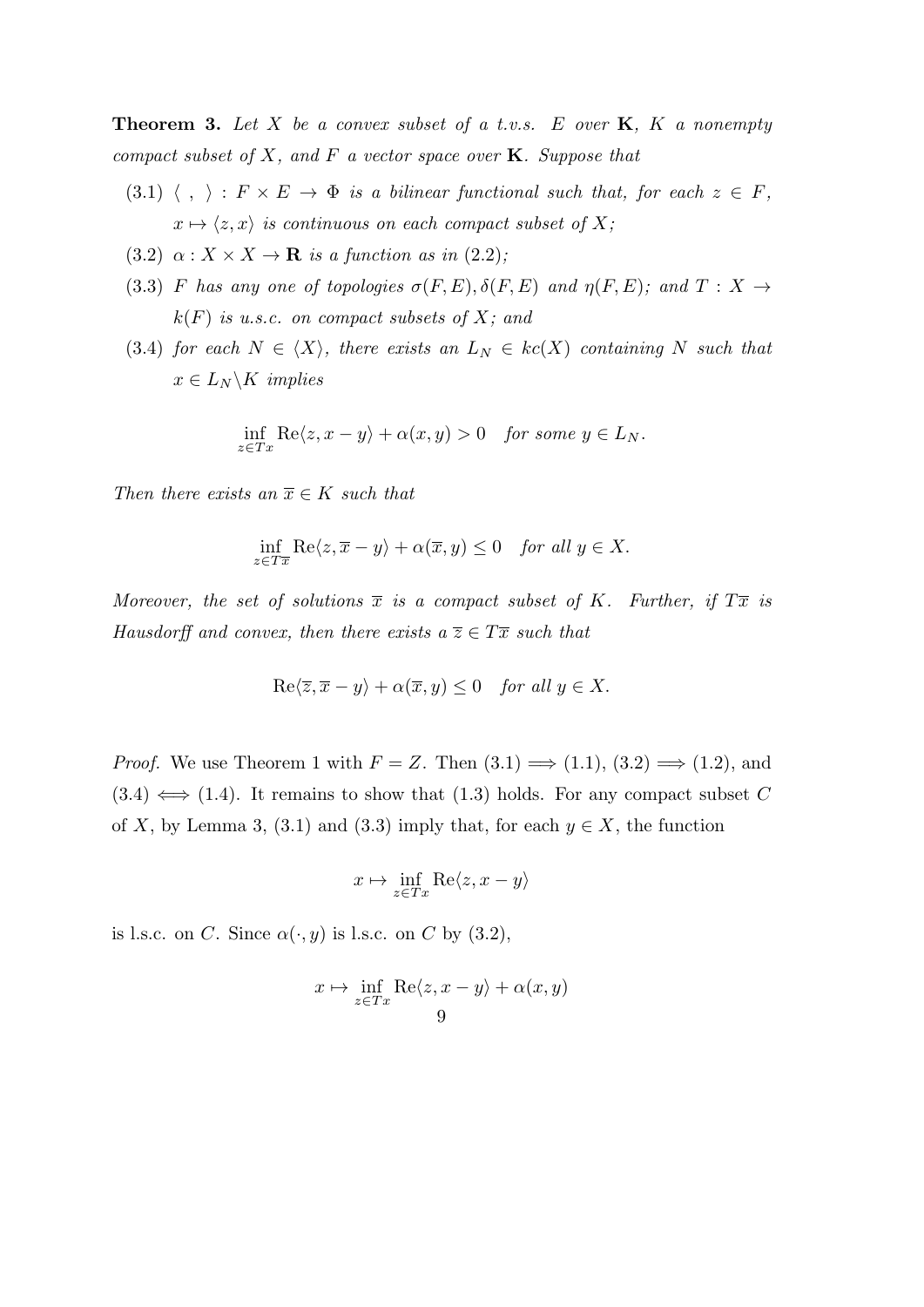is l.s.c. on *C*. Hence (1.3) is satisfied. Therefore, by Theorem 1, the first and second part of the conclusion holds.

Suppose that  $T\overline{x}$  is convex. Define  $f: T\overline{x} \times X \to \mathbf{R}$  by

$$
f(z, y) = \text{Re}\langle z, \overline{x} - y \rangle + \alpha(\overline{x}, y) \quad \text{for } (z, y) \in T\overline{x} \times X.
$$

Then *f* is linear in  $z \in T\overline{x}$  and in  $y \in X$ . Moreover, for each  $y \in X$ ,  $z \mapsto \langle z, \overline{x} - y \rangle$ is continuous as in the proof of Lemma 3, and hence  $z \mapsto f(z, y)$  is l.s.c. on  $T\overline{x}$ . Therefore, by Lemma 4, we have

$$
\min_{z \in T\overline{x}} \sup_{y \in X} f(z, y) = \sup_{y \in X} \min_{z \in T\overline{x}} f(z, y).
$$

Since  $z \mapsto \sup_{y \in X} f(z, y)$  is l.s.c. on the compact set  $T\overline{x}$ , being the supremum of l.s.c. functions, there exists a  $\overline{z} \in T\overline{x}$  such that

$$
\sup_{y \in X} f(\overline{z}, y) = \min_{z \in T\overline{x}} \sup_{y \in X} f(z, y) = \sup_{y \in X} \min_{z \in T\overline{x}} f(z, y).
$$

Since the right hand side is  $\leq 0$  by the first part of the conclusion, we have sup<sub>*y*</sub> $\in$ *X*  $f(\overline{z}, y) \leq 0$ ; that is,

$$
\operatorname{Re}\langle \overline{z}, \overline{x} - y \rangle + \alpha(\overline{x}, y) \le 0 \quad \text{for all } y \in X.
$$

This completes our proof.

**Remark.** If  $F = E^*$ , the topological dual of  $E$ , then we do not need to assume the continuity of  $y \mapsto \langle z, y \rangle$  in (3.1).

**Particular Forms**. 1. Browder [4, Theorem 3], [5, Theorem 2]: *E* is locally convex,  $F = E^*$ ,  $X = K$ ,  $T : K \to E^*$  continuous, and  $\alpha = 0$ .

2. Browder [5, Theorem 6]: *E* is locally convex,  $F = E^*$ ,  $X = K$ ,  $T : K \rightarrow$  $kc(E^*)$  u.s.c., and  $\alpha = 0$ .

3. Shih and Tan [26, Theorem 10]: *E* is locally convex,  $F = E^*, T : X \to E^*$ continuous, and  $\alpha \equiv 0$ .

10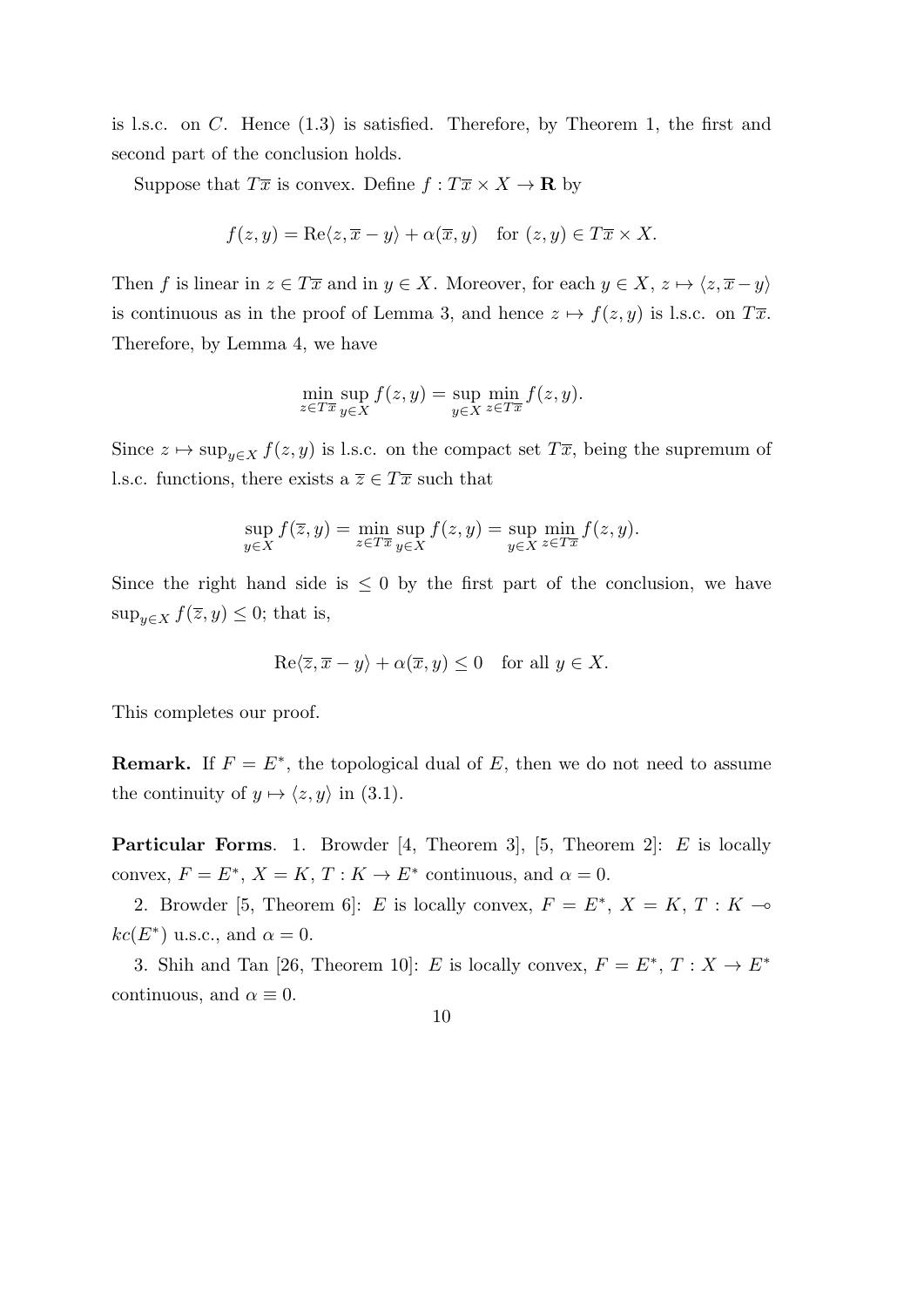4. Park [20, Theorem 2]:  $X = K$  is a compact convex subset of a real t.v.s.  $E$ ,  $F = E^*, T : K \to E^*$  continuous, and  $\alpha = 0$ .

5. Ding and Tan [12, Theorem 4]: Equip *F* with the  $\delta(F, E)$ -topology,  $\alpha(x, y)$  =  $h(x) - h(y)$  where  $h: X \to \mathbf{R}$  is a l.s.c. convex function, and assumed more restrictive coercivity condition.

6. Ding [11, Theorem 2.2]: *X* is equipped with the  $\sigma(E, F)$ -topology, *F* with the  $\sigma(F, E)$ -topology, and assumes stronger coercivity.

7. Park [21, Theorem 3]: *E* is locally convex,  $F = E^*$ , *T* is single-valued, and  $\alpha = 0$ .

8. Chang and Zhang [8, Corollary 1]:  $X = K$  and  $\alpha(x, y) = h(x) - h(y)$ , where  $h: X \to \mathbf{R}$  is a l.s.c. convex function.

9. Zhang [34, Theorem 6]: *F* has the  $\delta(F, E)$ -topology,  $\alpha(x, y) = h(x) - h(y)$ as above, and the coercivity is stronger than ours.

10. Park and Kum [24, Theorem 1]:  $F = E^*$  with  $\delta(F, E)$ -topology,  $X = K$ , and  $\alpha = 0$ .

### **4. Variational inequalities for generalized monotone multimaps**

Let *E* and *F* are t.v.s. and  $\langle , \rangle : F \times E \to \mathbf{K}$  be a pairing. For any  $X \subset E$ , a multimap  $T: X \to F$  is said to be

(i) *monotone* if for each  $x, y \in X$ ,  $u \in Tx$ , and  $v \in Ty$ ,

$$
\operatorname{Re}\langle u-v, x-y \rangle \ge 0;
$$

(ii) *semimonotone* [2] if for each  $x, y \in X$ ,  $u \in Tx$ , and  $v \in Ty$ ,

$$
\inf_{u \in Tx} \text{Re}\langle u, x - y \rangle \ge \inf_{v \in Ty} \text{Re}\langle v, x - y \rangle;
$$

(iii) *quasimonotone* [12] if for each  $x, y \in X$ ,

$$
\inf_{v \in Ty} \text{Re}\langle v, x - y \rangle > 0 \text{ implies } \inf_{u \in Tx} \text{Re}\langle u, x - y \rangle > 0.
$$
11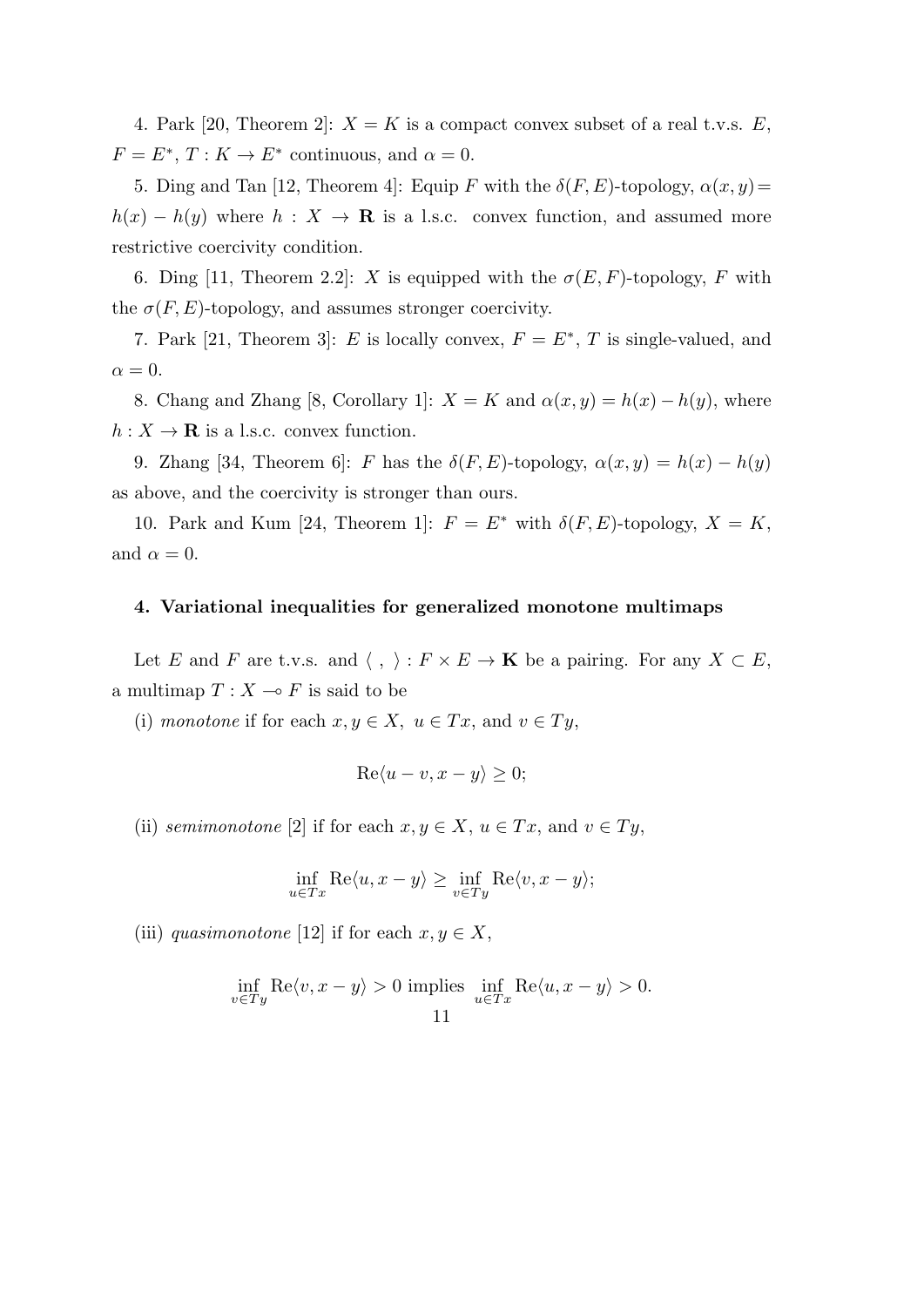The concepts of semimononotonicity or quasimonotonicity are used in the works of Bae *et al*. [2], Cottle and Yao [10], Yao [32], and Ding-Tarafdar [13].

We now introduce the following: *T* is said to be

(iv) *demimonotone* if for each  $x, y \in X$ ,

$$
\sup_{v \in Ty} \text{Re}\langle v, x - y \rangle > 0 \text{ implies } \inf_{u \in Tx} \text{Re}\langle u, x - y \rangle > 0.
$$

Note that this kind of monotonicity is used by Zhang [34, Theorems 4,7, and 8] and extends the monotonicity (i).

In this section, from Theorem 0, we deduce generalized and simplified versions of the main results of [6] and many other authors with much simpler proofs.

The following existence result on solutions of variational inequalities for demimonotone multimaps is important:

**Theorem 4.** *Let X be a convex subset of a t.v.s. E over* **K***, K a nonempty compact subset of X, F a* vector space over **K***,* and  $\langle , \rangle : F \times E \to \mathbf{K}$  *a bilinear functional such that for each*  $f \in F$ *, the function*  $x \mapsto \langle f, x \rangle$  *is l.s.c. on X. Suppose that*

- $(4.1)$   $T: X \rightarrow F$  *is demimonotone;*
- $(4.2)$   $\alpha: X \times X \to \mathbf{R}$  *is such that for each*  $y \in X$ *,*  $\alpha(\cdot, y)$  *is l.s.c. on compact subsets of X;*
- (4.3) *for each*  $N \in \langle X \rangle$ *, there exists a compact convex subset*  $L_N$  *of*  $X$  *containing N such that for each*  $x \in L_N \backslash K$ *,*

$$
\sup_{v \in Ty} \text{Re}\langle v, x - y \rangle + \alpha(x, y) > 0 \quad \text{for some } y \in L_N.
$$

*Then there exists an*  $\overline{x} \in K$  *such that* 

$$
\sup_{v \in Ty} \text{Re}\langle u, \overline{x} - y \rangle + \alpha(\overline{x}, y) \le 0 \quad \text{for all } y \in X.
$$
  
12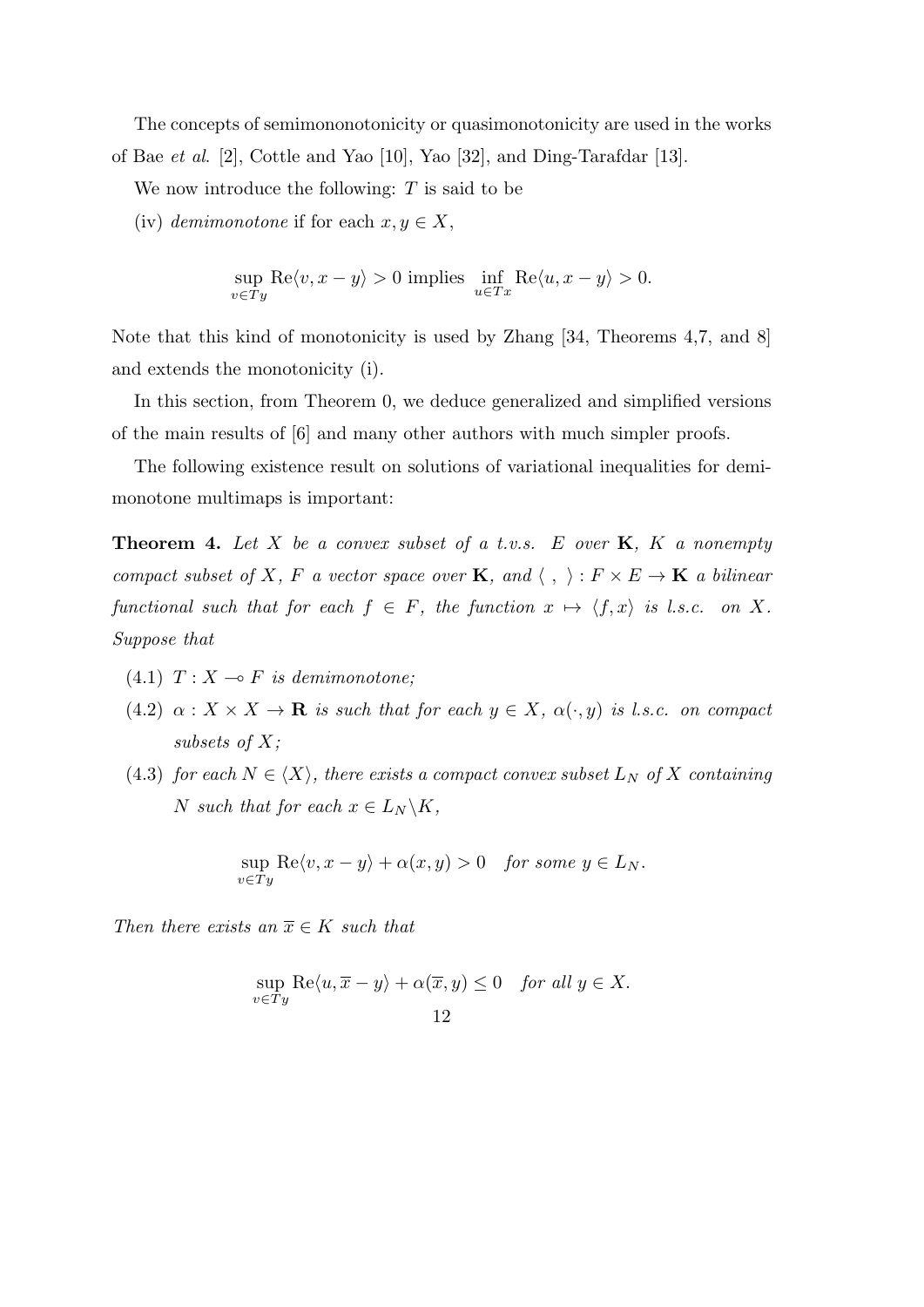*Proof.* For  $x, y \in X$ , let

$$
g(x, y) := \sup_{v \in Ty} \text{Re}\langle v, x - y \rangle + \alpha(x, y),
$$

$$
f(x, y) := \inf_{u \in Tx} \text{Re}\langle u, x - y \rangle + \alpha(x, y),
$$

and use Theorem 0 with  $\gamma = 0$ . Note that (0.1) holds by (4.2).

Since *T* is demimonotone, we have  $g(x, y) > 0$  implies  $f(x, y) > 0$  for each *x, y* ∈ *X*. Note that  $\{y \in X : f(x, y) > 0\}$  is convex. In fact, if  $f(x, y_1) > 0$  and  $f(x, y_2) > 0$ , by the bilinearity of  $\langle , \rangle$  and  $(4.2)$ , we can easily check that

$$
f(x, ty_1 + (1 - x)y_2) \ge tf(x, y_1) + (1 - t)f(x, y_2) > 0
$$

for  $0 < t < 1$ . Hence, we have

$$
\{y \in X : f(x, y) > 0\} \supset \text{co}\{y \in X : g(x, y) > 0\}
$$

for each  $x \in X$ . This shows  $(0.3)$ .

Note that for each  $z \in F$ ,  $x \mapsto \langle z, x \rangle$  is l.s.c. on *X* by assumption, and hence  $x \mapsto \sup_{v \in Ty} \langle v, x - y \rangle$  is l.s.c. for each  $y \in X$ , being the supremum of l.s.c. functions. Since  $\alpha(\cdot, y)$  is l.s.c. on compact subsets of *X* by (4.2),  $x \mapsto g(x, y)$  is l.s.c. on compact subsets of *X* for each  $y \in X$ . Hence (0.2) holds.

Moreover, (4.3) implies (0.4). Therefore, by Theorem 0, there exists an  $\overline{x} \in K$ such that  $\sup_{y \in X} g(\overline{x}, y) \leq 0$ ; that is,

$$
\sup_{v \in Ty} \text{Re}\langle v, \overline{x} - y \rangle + \alpha(\overline{x}, y) \le 0 \quad \text{for all } y \in X.
$$

This completes our proof.

**Remark.** For  $F = E^*$ , a monotone map *T*, and  $\alpha(x, y) = h(x) - h(y)$ , where  $h: X \to \mathbf{R}$  is a convex l.s.c. function, Theorem 4 reduces to Tarafdar and Yuan [31, Theorem 3.1], where the coercivity is stronger than ours.

13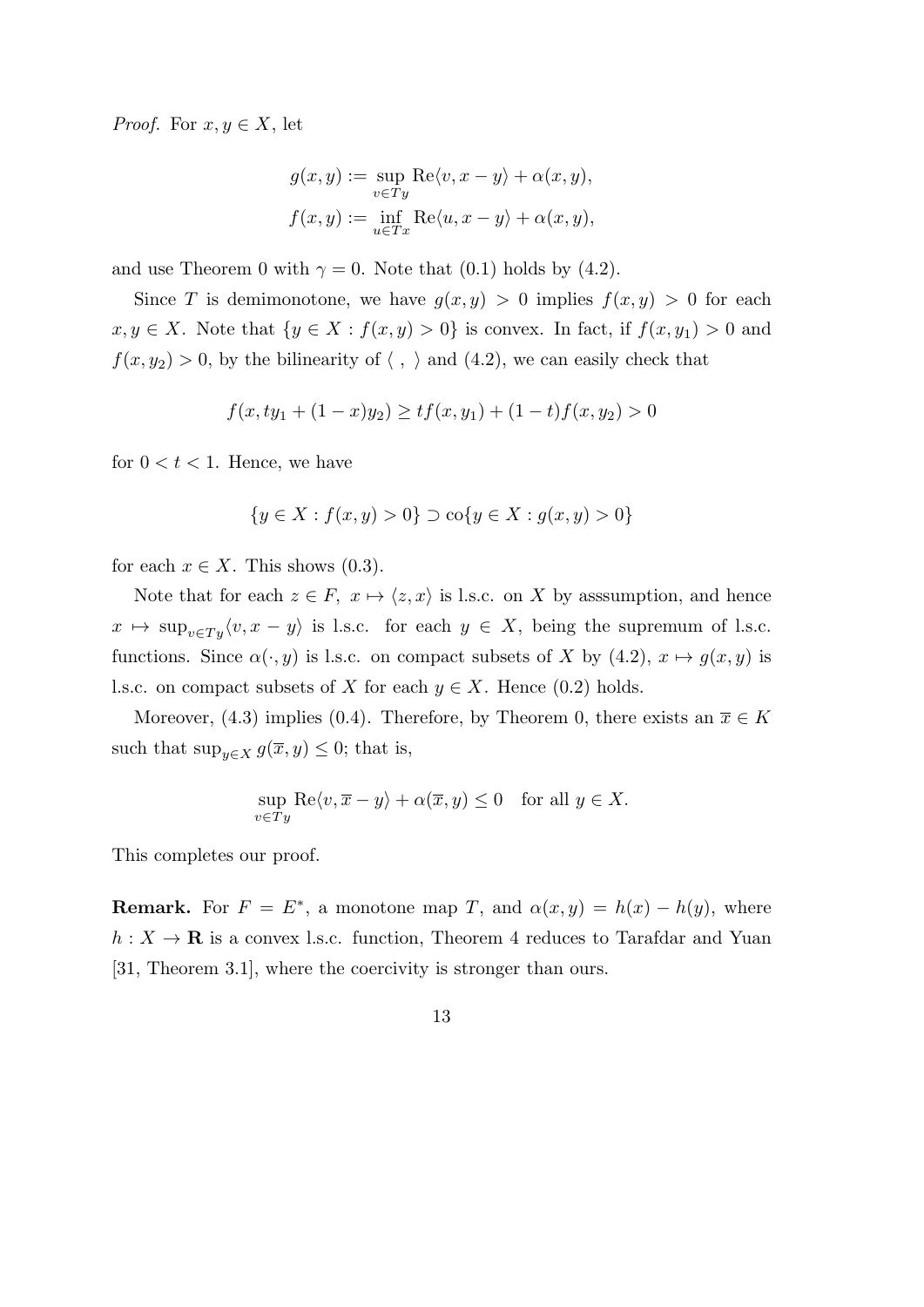**Lemma 5.** Let *E* be a t.v.s. over K<sub>i</sub>, *F* a vector space over K<sub>i</sub>, and  $\langle , \rangle : F \times E \rightarrow$ K *a bilinear functional. Then for each*  $z \in F$ ,  $y \mapsto \langle z, y \rangle$  *is continuous on E with the*  $\sigma(E, F)$ *-topology.* 

For the proof, see  $(6, p.499)$ .

From Theorem 4 and Lemma 5, we immediately obtain the following:

**Theorem 4***′* **.** *Let X be a convex subset of a t.v.s. E over* **K***, F a vector space over* **K** *with the*  $\sigma(F, E)$ *-topology, and K a nonempty*  $\sigma(E, F)$ *-compact subset of X w.r.t. a bilinear functional*  $\langle , \rangle : F \times E \to \mathbf{R}$ *. Suppose that* 

- $(4.1)'$   $T: X \rightarrow F$  *is demimonotone;*
- $(4.2)'$   $\alpha: X \times X \to \mathbf{R}$  *is such that for each*  $x \in X$ ,  $\alpha(x, x) = 0$  *and*  $\alpha(x, \cdot)$  *is concave and for each*  $y \in X$ *,*  $\alpha(\cdot, y)$  *is l.s.c. on compact subsets of X with the*  $\sigma(E, F)$ -topology; and
- $(4.3)'$  for each  $N \in \langle X \rangle$ , there exists a  $\sigma(E, F)$ -compact convex subset  $L_N$  of X *containing N such that for each*  $x \in L_N \backslash K$ *,*

$$
\sup_{v \in Ty} \text{Re}\langle v, x - y \rangle + \alpha(x, y) > 0 \quad \text{for some } y \in L_N.
$$

*Then there exists an*  $\overline{x} \in K$  *such that* 

$$
\sup_{v \in Ty} \text{Re}\langle u, \overline{x} - y \rangle + \alpha(\overline{x}, y) \le 0 \quad \text{for all } y \in X.
$$

**Lemma 6.** *Let X be a convex subset of a t.v.s. E over* **K***, and F a vector space over* **K** *with the*  $\sigma(F, E)$ *-topology w.r.t. a bilinear functional*  $\langle , \rangle : F \times E \to \mathbf{K}$ *. Suppose that*

- (1)  $T: X \rightarrow F$  *is u.s.c. on each line segment of X; and*
- (2)  $\alpha: X \times X \to \mathbf{R}$  *is a real function such that for each*  $x \in X$ ,  $\alpha(x, x) = 0$ *and*  $\alpha(x, \cdot)$  *is concave.*

14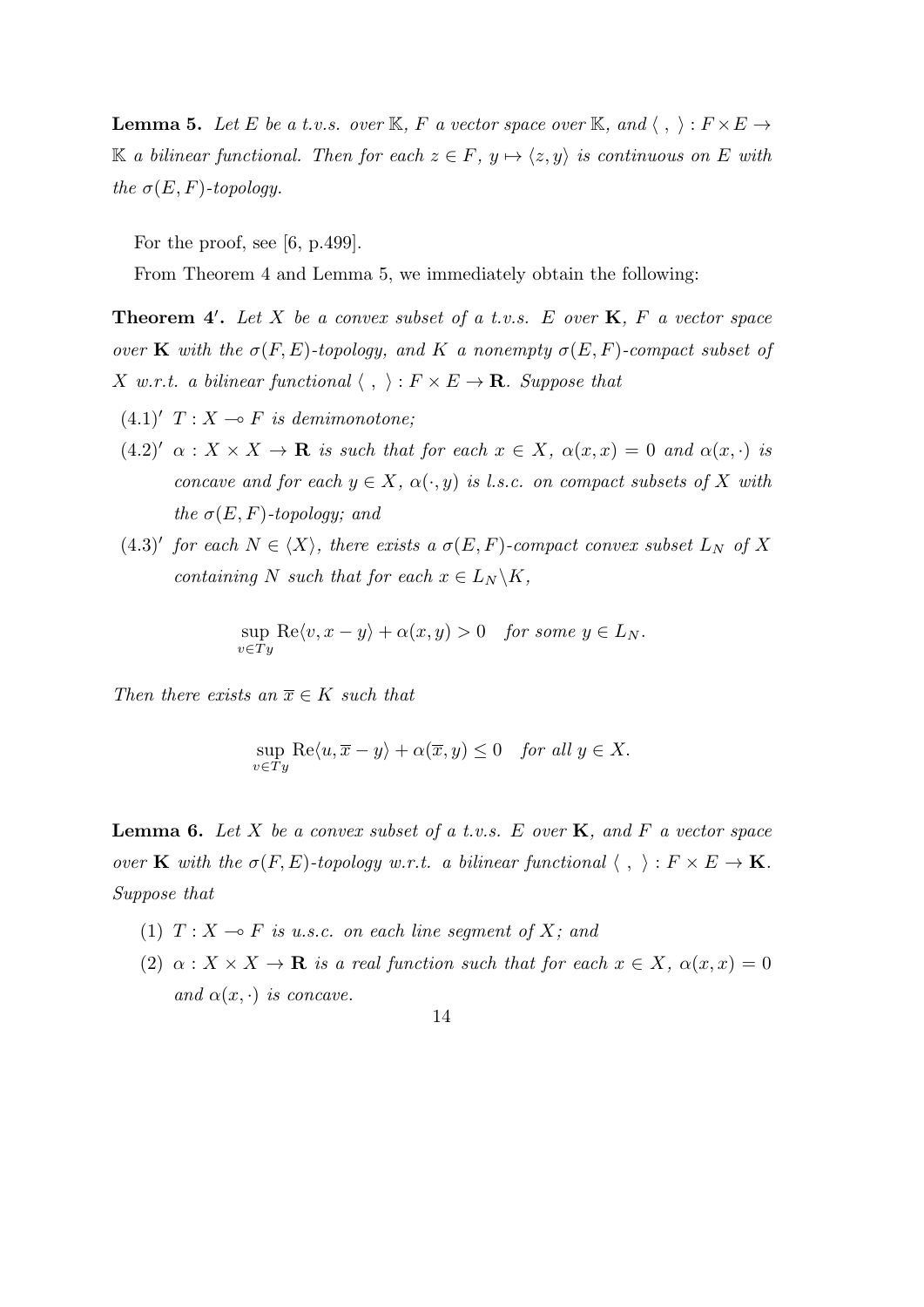*Then for each*  $\overline{x} \in X$ *, it follows from* 

$$
\sup_{v \in Ty} \text{Re}\langle v, \overline{x} - y \rangle + \alpha(\overline{x}, y) \le 0 \quad \text{for all } y \in X
$$

*that*

$$
\inf_{u \in T\overline{x}} \text{Re}\langle u, \overline{x} - y \rangle + \alpha(\overline{x}, y) \le 0 \quad \text{for all } y \in X.
$$

*Proof.* Just follow the proof of Chang *et al*. [6, Lemma 3].

**Particular Forms.** 1. Shih and Tan [27, Lemma 2]: *E* is a Banach space,  $F = E^*$ ,  $\alpha = 0$ , and *Tx* is weak<sup>\*</sup> compact for each  $x \in X$ .

2. Tan and Yuan [30, Lemmas 3 and 8], Tarafdar and Yuan [31, Lemma 2.7]:  $F = E^*$ ,  $\alpha(x, y) = h(x) - h(y)$  where  $h: X \to \mathbf{R}$  is a convex function, and  $Tx$  is  $\sigma(E^*, E)$ -compact for each  $x \in X$ .

3. Chang *et al.* [6, Lemma 3]:  $\alpha(x, y) = h(x) - h(y)$ , where  $h: X \to \mathbf{R}$  is a convex function.

**Lemma 6<sup>***'***</sup>.** *Let*  $X, E, F$ *, and*  $\alpha$  *be the same as in Lemma 6. Suppose that* 

 $(1)'$   $T : X \rightarrow F$  *is l.s.c. on each line seqment of* X.

*Then for each*  $\overline{x} \in X$ *, it follows from* 

$$
\sup_{v \in Ty} \text{Re}\langle v, \overline{x} - y \rangle + \alpha(\overline{x}, y) \le 0 \quad \text{for all } y \in X
$$

*that*

$$
\sup_{u \in T\overline{x}} \text{Re}\langle u, \overline{x} - y \rangle + \alpha(\overline{x}, y) \le 0 \quad \text{for all } y \in X.
$$

*Proof.* Just follow the proof of Ding and Tan [12, Lemma 3].

**Particular Forms.** 1. Ding and Tan [12, Lemma 3]:  $\alpha(x, y) = h(x) - h(y)$ , where  $h: X \to \mathbf{R}$  is a convex function..

2. Tan and Yuan [30, Lemma 2]: *E* is a Banach space,  $F = E^*$ , and  $\alpha(x, y) =$  $h(x) - h(y)$  as above.

15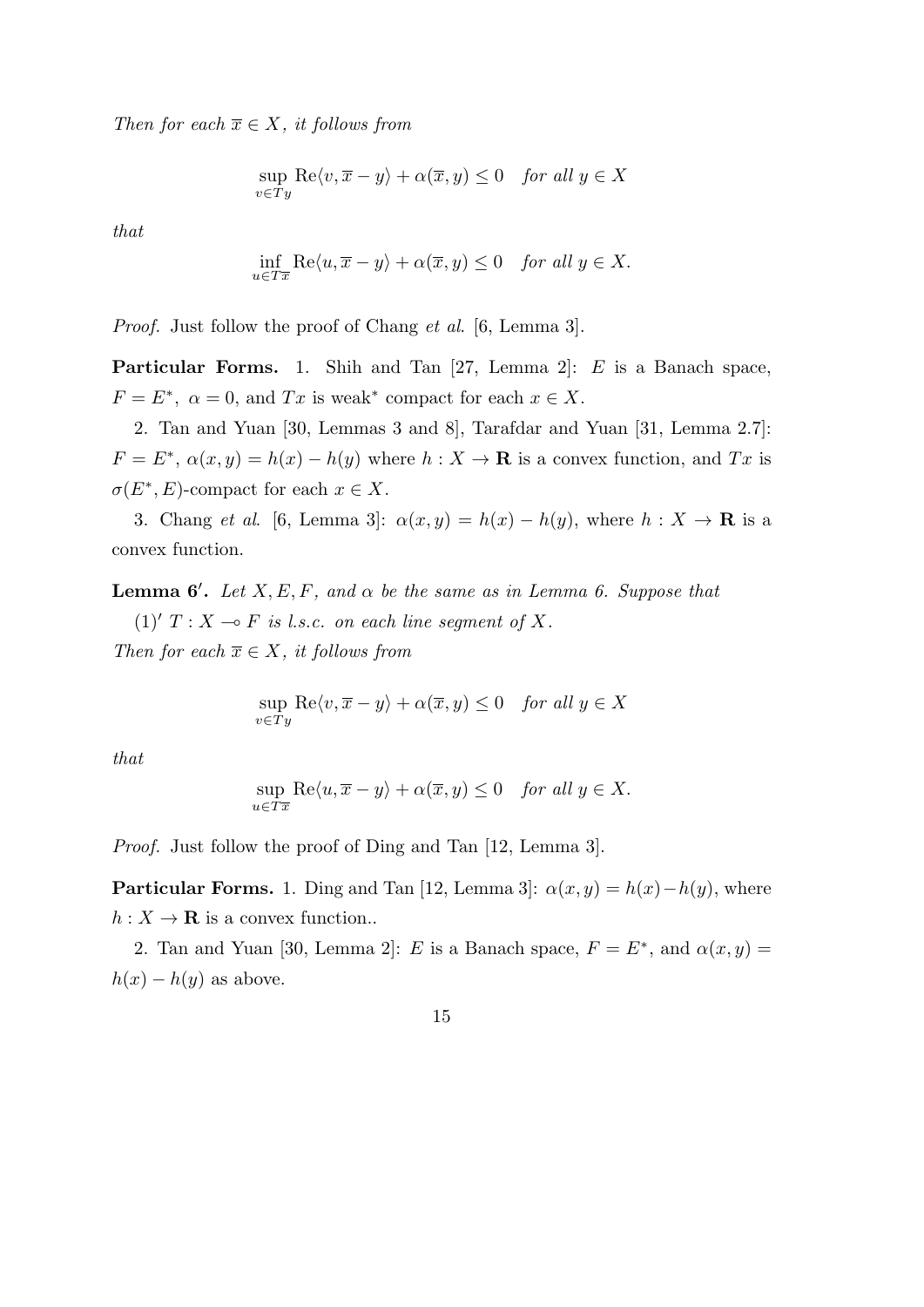**Theorem 5.** *Under the hypothesis of Theorem 4 or 4′ , assume that*

(5.1) *T is u.s.c.* on each line sequent of *X* to the  $\sigma(F, E)$ -topology on *F*. *Then there exists an*  $\overline{x} \in K$  *such that* 

$$
\inf_{u \in T\overline{x}} \text{Re}\langle u, \overline{x} - y \rangle + \alpha(\overline{x}, y) \le 0 \quad \text{for all } y \in X.
$$

*Furthermore, if*  $T\overline{x}$  *is Hausdorff compact convex, then there exists a*  $\overline{u} \in T\overline{x}$  *such that*

$$
\text{Re}\langle \overline{u}, \overline{x} - y \rangle + \alpha(\overline{x}, y) \leq 0 \text{ for all } y \in X.
$$

*Proof.* From Theorem 4 or 4' and Lemma 6, the first conclusion follows. For the last part, we can follow the proof of Theorem 3.

**Particular Forms.** 1. Stampacchia [29, Theorems 2.3 and 2.4]: *E* is a reflexive Banach space,  $X = K$ ,  $F = E^*$ ,  $\alpha = 0$ , and *T* is single-valued and monotone.

2. Shih and Tan [27, Theorems 1 and 2]: *E* is a reflexive Banach space,  $F = E^*$ ,  $\alpha = 0$ , and *T* is monotone with stronger coercivety.

3. Chang *et al.* [6, Theorem 2]: *E* is locally convex,  $\alpha(x, y) = h(x) - h(y)$  for a function  $h: X \to \mathbf{R}$ , *T* is monotone, and the coercivity is stronger than ours.

4. Tarafdar and Yuan [31, Theorem 3.4(II)]:  $F = E^*$ ,  $\alpha(x, y) = h(x) - h(y)$  as above, *T* is monotone with stronger coercivity.

**Theorem 5***′* **.** *Under the hypothesis of Theorem 4 or 4′ , assume that*  $(5.1)'$  *T is l.s.c. on each line segment of X to the*  $\sigma(F, E)$ *-topology on F*. *Then there exists an*  $\overline{x} \in K$  *such that* 

$$
\sup_{u \in T\overline{x}} \text{Re}\langle u, \overline{x} - y \rangle + \alpha(\overline{x}, y) \le 0 \quad \text{for all } y \in X.
$$

*Proof.* From Theorem 4 or 4' and Lemma 6', the conclusion follows.

#### 16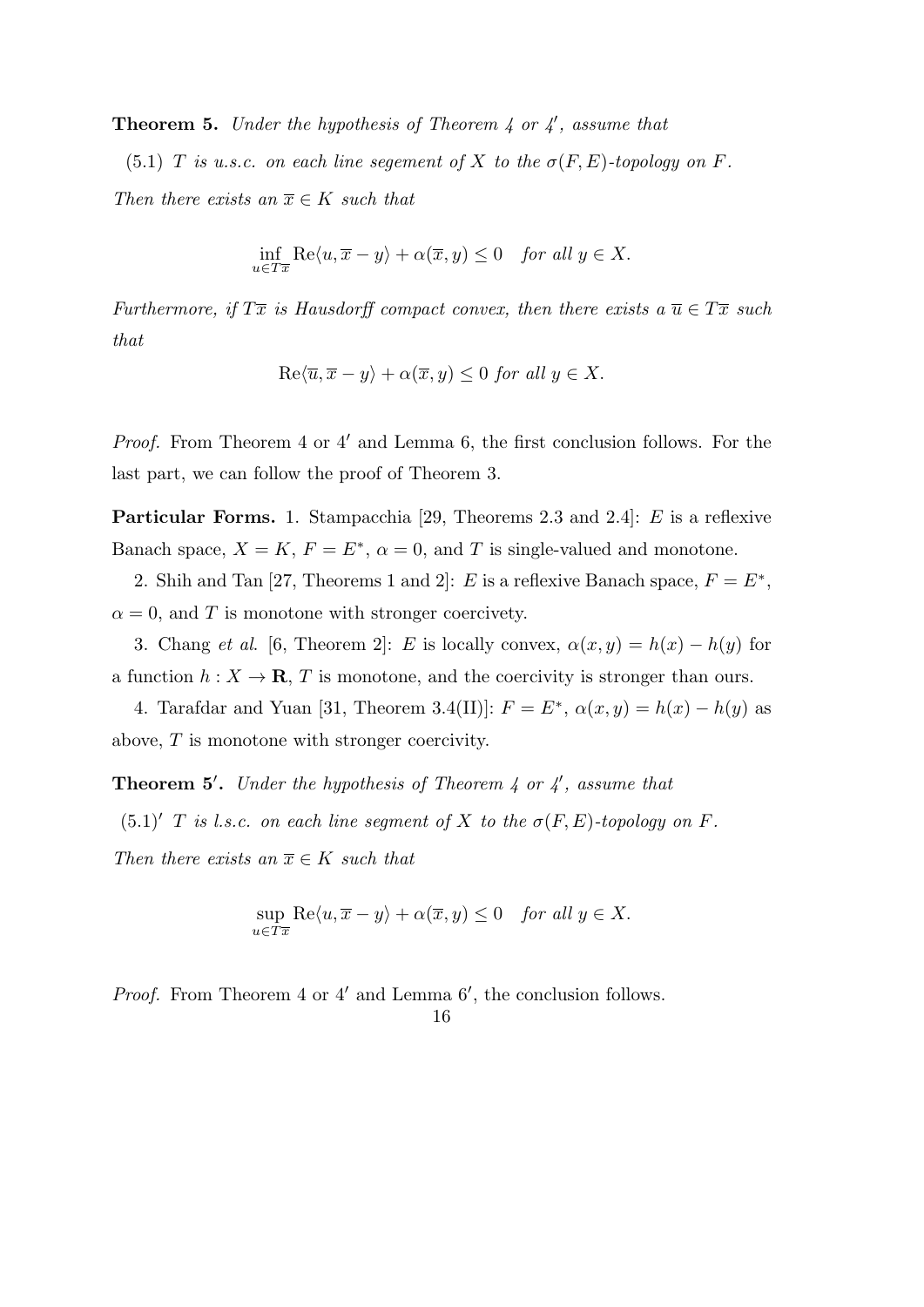**Particular Forms.** 1. Shih and Tan [26, Theorems 6 and 7]:  $F = E^*$ ,  $\alpha = 0$ , and *T* is monotone with stronger coercivity.

2. Ding and Tan [12, Theorems 2 and 3]:  $\alpha(x, y) = h(x) - h(y)$  for a function  $h: X \to \mathbf{R}$  and assume stronger coercivity.

3. Ding [11, Theorem 2.1]: Under stronger coercivity and additional assumption.

4. Zhang [34, Theorems 4 and 5]:  $\alpha(x, y) = h(x) - h(y)$  under stronger coercivity.

5. Tarafdar and Yuan [31, Theorem 3.4(I)]:  $F = E^*$ ,  $\alpha(x, y) = h(x) - h(y)$ , and assume stronger coercivity.

**Remarks.** 1. There are a lot of particular forms of (reflexive) Banach space versions of Theorems 4, 4*′* , 5, and 5*′* . See [7],[31],[33] and others. Those results can be improved by following our method.

2. There are a lot of applications of Theorems 4, 4*′* , 5 and 5*′* . See [7],[15],[18],[19], [29],[31],[33] and others. Some of them also can be improved using our results.

Finally, from Theorem 4 or 4*′* , we have the following:

**Theorem 6.** If *T* is monotone in Theorem 5, then there exists an  $\overline{x} \in X$  such *that*

$$
\sup_{y \in X} [\sup_{v \in Ty} \text{Re}\langle v, \overline{x} - y \rangle + \alpha(\overline{x}, y)] \le \sup_{y \in X} [\inf_{u \in T\overline{x}} \text{Re}\langle u, \overline{x} - y \rangle + \alpha(\overline{x}, y)] \le 0.
$$

*Further, if*  $T\overline{x}$  *is Hausdorff compact convex, then there exists a*  $\overline{u} \in T\overline{x}$  *such that* 

$$
\operatorname{Re}\langle \overline{u}, \overline{x} - y \rangle + \alpha(\overline{x}, y) \le 0 \text{ for all } y \in X.
$$

*Proof.* Since *T* is monotone, for all  $x, y \in X$ ,  $u \in Tx$  and  $v \in Ty$ , we have

$$
\text{Re}\langle v, x - y \rangle \le \text{Re}\langle u, x - y \rangle
$$

and hence we have

$$
g(x, y) \le f(x, y)
$$

in the proof of Theorem 4, which readily implies the conclusion by Theorem 5.

**Remark.** Under the hypothesis of Theorem 4, a very particular form of Theorem 6 is due to Chang *et al*. [6, Theorem 1] and Chang and Zhang [7, Theorem 4.1].

$$
17\,
$$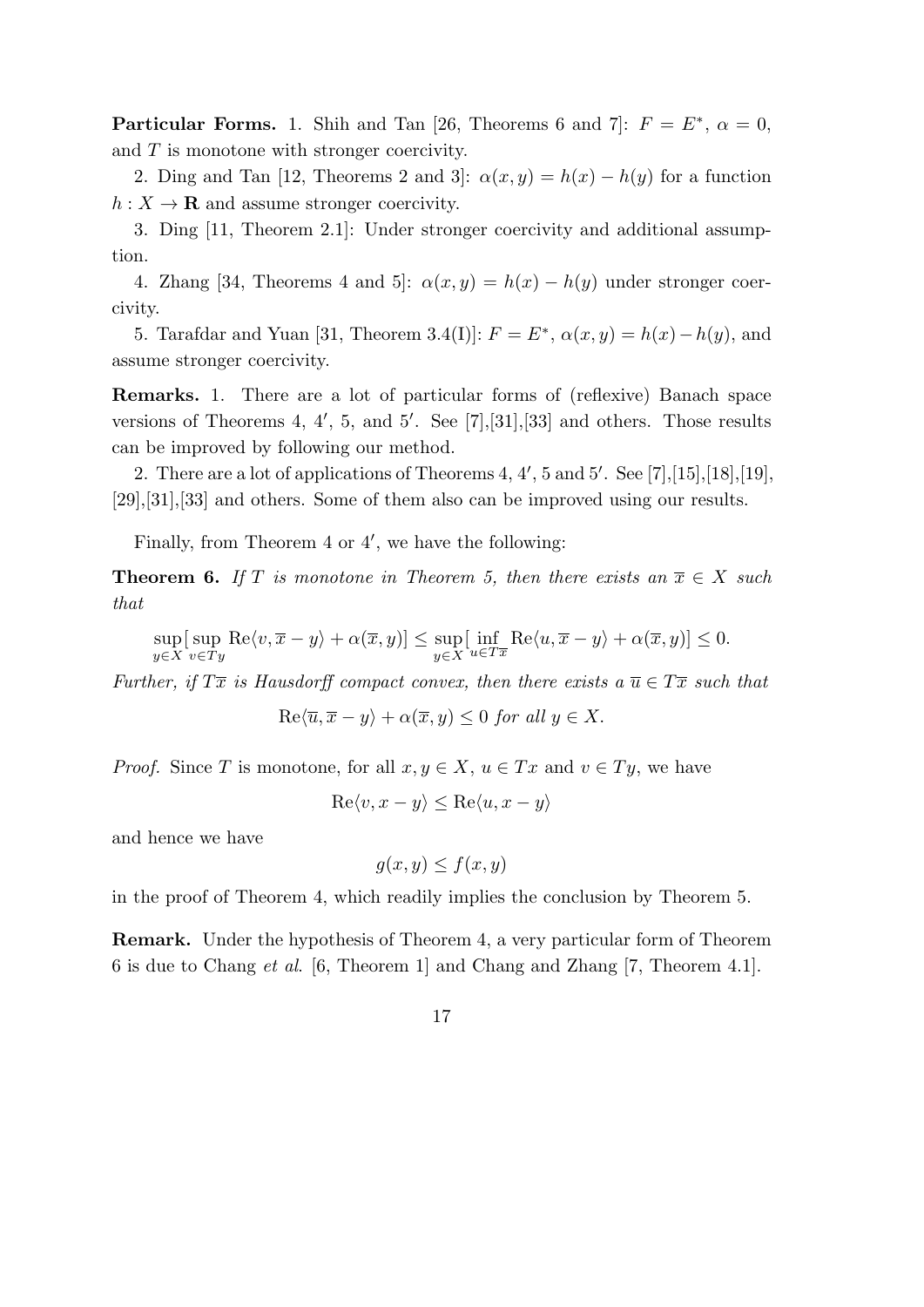#### **REFERENCES**

- [1] G. Allen, Variational inequalities, complementary problems, and duality theorems, *J. Math. Anal*. Appl. **58** (1977), 1–10.
- [2] J. S. Bae, W. K. Kim, and K.-K. Tan, Another generalization of Ky Fan's minimax inequality and its applicaitons, *Bull. Acad. Sinica* **21** (1993), 229–244.
- [3] C. Berge, Espaces Topologiques, Dunod, Paris, 1959.
- [4] F. E. Browder, A new generalization of the Schauder fixed point theorem, *Math. Ann*. **174** (1967), 285–290.
- [5]  $\qquad \qquad$ , The fixed point theory of multi-valued mappings in topological vector spaces, *Math. Ann*. **177** (1968), 283–301.
- [6] S. S. Chang, K. S. Ha, Y. J. Cho, and C. J. Zhang, On the Browder-Hartman-Stampacchia variational inequality, *J. Korean Math. Soc*. **32** (1995), 493–507.
- [7] S.-S. Chang and C.-J. Zhang, Generalized KKM theorem and variational inequalities, *J. Math. Anal. Appl*. **159** (1991), 208–223.
- [8] , On a class of generalized variational inequalities and quasi-variational inequalities, *J. Math. Anal. Appl*. **179** (1993), 250–259.
- [9] M.-P. Chen and S. Park, A unified approach to generalized quasi-variational inequalities, *Comm. Appl. Nonlinear Anal*., to appear.
- [10] R. W. Cottle and J. C. Yao, Pseudo-monotone complementarity problems in Hilbert spaces, *J. Optim. Th. Appl*. **75** (1992), 281–295.
- [11] X. Ding, Generalized variational inequalities and generalized quasi-variational inequalities, II, *J. Sichuan Normal Univ. (Natural Science*), **13** (1990), 6–14.
- [12] X.-P. Ding and K.-K. Tan, Generalized variational inequalities and generalized quasivariational inequalities, *J. Math. Anal. Appl*. **148** (1990), 497–508.
- [13] X. P. Ding and E. Tarafdar, Monotone generalized variational inequalities and generalized complementarity problems, *J. Optim. Th. Appl*. **88** (1996), 107–122.
- [14] Ky Fan, Minimax theorems, *Proc. Nat. Acad. Sci. USA* **39** (1953), 42–47.
- [15] P. Hartman and G. Stampacchia, On some non-linear elliptic differential-functional equations, *Acta Math*. **115** (1966), 271–310.
- [16] W. K. Kim and K.-K. Tan, A variational inequality in non-compact sets and its applications, *Bull. Austral. Math. Soc*. **46** (1992), 139–148.
- [17] S. Kum, A generalization of generalized quasi-variational inequalities, *J. Math. Anal. Appl*. **182** (1994), 158–164.
- [18] J. L. Lions and G. Stampacchia, Variational inequalities, *Comm. Pure Appl. Math*. **20** (1967), 493–519.
- [19] U. Mosco, Implicit variational problems and quasi variational inequalities, *in "Nonlinear Operators and the Calculus of Variations", Lect. Notes in Math.* **543** (1976), 83–156.
- [20] Sehie Park, Variational inequalities and extremal principles, *J. Korean Math. Soc*. **28** (1991), 45–56.
- [21] , Remarks on some variational inequalities, *Bull. Korean Math. Soc*. **28** (1991), 163–174.
- [22] , Foundations of the KKM theory via coincidences of composites of upper semicontinuous maps, *J. Korean Math. Soc.* **31** (1994), 493–519.
- [23] S. Park and H. Kim, Foundations of the KKM theory on generalized convex spaces, *J. Math. Anal. Appl.*, to appear.
- [24] S. Park and S. Kum, An application of Browder-type fixed point theorem to generalized variational inequalities, to appear.

18